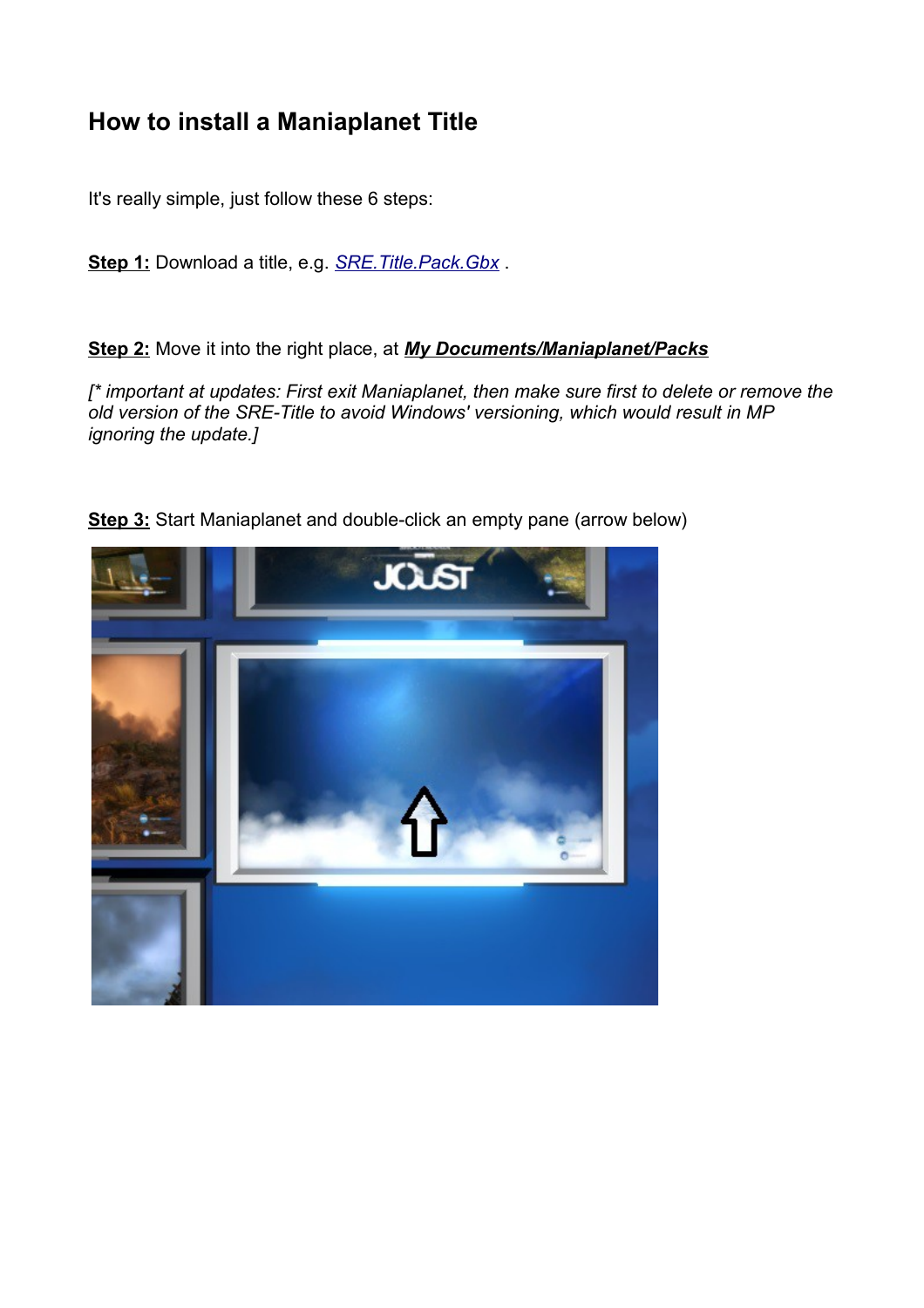**Step 4:** A message window pops up: *"Do you want to choose a title to load into this*  Station?" Click "CHOOSE".



**Step 5:** Next you see all Title cases available in your Packs folder. Click *STADIUM RE*